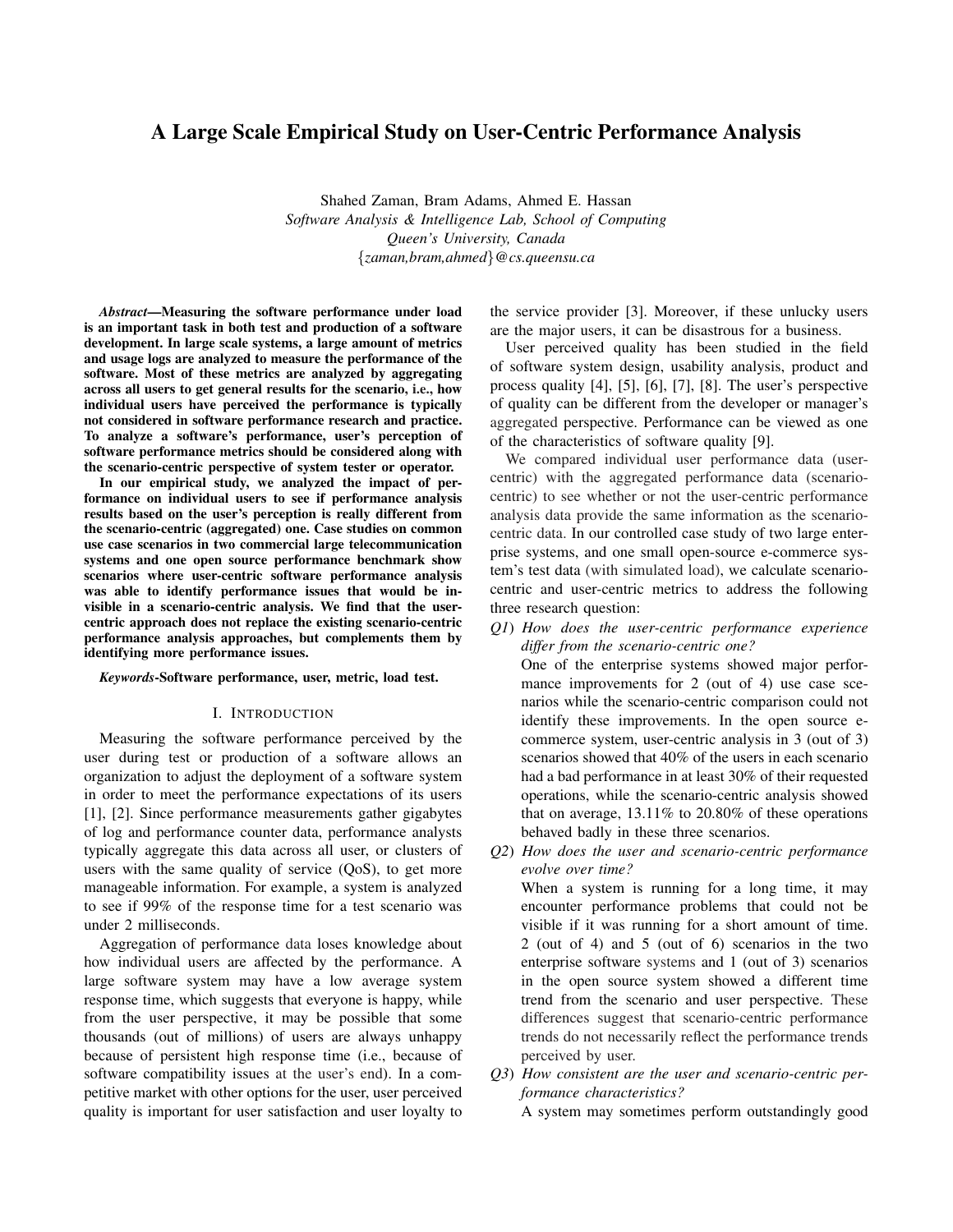

Figure 1. Enterprise System 1 - Histogram of number of scenario instances per user

and sometimes very poorly while the users in the system may expect a moderate and consistent performance from the system all of the time. From user-centric analysis, we found scenarios where a large percentage of users had an inconsistent performance while the system's performance looked consistent in scenariocentric analysis (on average).

The paper is organized as follows. Section II, discusses the study design and data source for our study. Section III explains the motivation, approach and results for our three research questions. Section IV summarizes the related work. Section V discusses the threats to validity. Section VI presents the conclusion of the paper.

### II. STUDY DESIGN

In this section, we discuss our three case studies in which we performed both user-centric and scenario-centric performance analysis. User-centric analysis measures the metrics from the individual user's perspective and scenariocentric analysis measures the metrics for a scenario across all users. Table I shows an overview of the three projects in our study, i.e., two commercial enterprise systems (ES) and one open source e-commerce system, the Dell DVD store (DS2). For each system, we considered the most popular use cases. For each instance of such a use case, we collected the response time (i.e., the time between start and end) and user id. All the metrics used in our analysis are derived from this response time and user id data.

Table I PROPERTIES OF THREE CASE STUDIES

| <b>Factor</b>                | <b>Enterprise</b><br><b>System</b> | <b>Enterprise</b><br><b>System</b> | Dell<br><b>DVD</b><br>store |
|------------------------------|------------------------------------|------------------------------------|-----------------------------|
| Functionality                | Telecommunications                 |                                    | E-commerce                  |
| Vendor's Busi-<br>ness Model | Commercial                         |                                    | Open-source                 |
| Size                         | Ultra Large                        | Large                              | Small                       |
| Complexity                   | Complex                            | Complex                            | Simple                      |

Enterprise System 1 (ES 1): The first system for our

case study is an ultra large scale distributed system for which we had access to the performance regression test log data. A test was run on two versions of the system with the same test operational profile (i.e., a realistic distribution of user input requests). Any performance deviation found in the new version's performance is reported by the tester to the developer. One hour of test log data was collected. Log lines contain log messages that can be grouped into sequences per user session and mapped to a use case using log sequence patterns known to the system experts [10], [11], [12]. We compare the old and the new version of the ES 1 to verify if the scenario-centric performance analysis differs from the user-centric performance analysis. Out of around 100 scenarios, we considered the four most occurring ones as the four major use-cases of this system. Other scenarios had a too low frequency of occurrence to comment on their performance. Every scenario's first and last log line's time-stamp was used to calculate the response time for that scenario. Ideally, every user in these tests are expected to perceive a similar response time.

Enterprise System 2 (ES 2): The second system in our case study is a large scale enterprise system of which we could use the test log data. The test was run on one version under development and 10 hours of log data was collected and analyzed. We used a similar log sequence analysis approach as we did for ES 1. Out of 1092 scenarios, we considered the top 6 most popular log sequences.

Dell DVD store (DS2): The third case study was performed on the Dell DVD store (DS2). DS2 is an opensource three tier simulation of an e-commerce website [13]. We set up the DS2 test server in a lab environment using two Pentium 3 servers running Windows 2008 and Windows XP with 512MB of RAM. The first machine is the Apache Tomcat web application server [14] and the second machine is the MYSQL 5.5 database server [15]. The load for this test was generated using the DS2 web load driver running on a Pentium 4 machine with 2GB of RAM. The load generator simulates multiple users by sending HTTP requests to the web server for each user, the web server processes the request by communicating to the database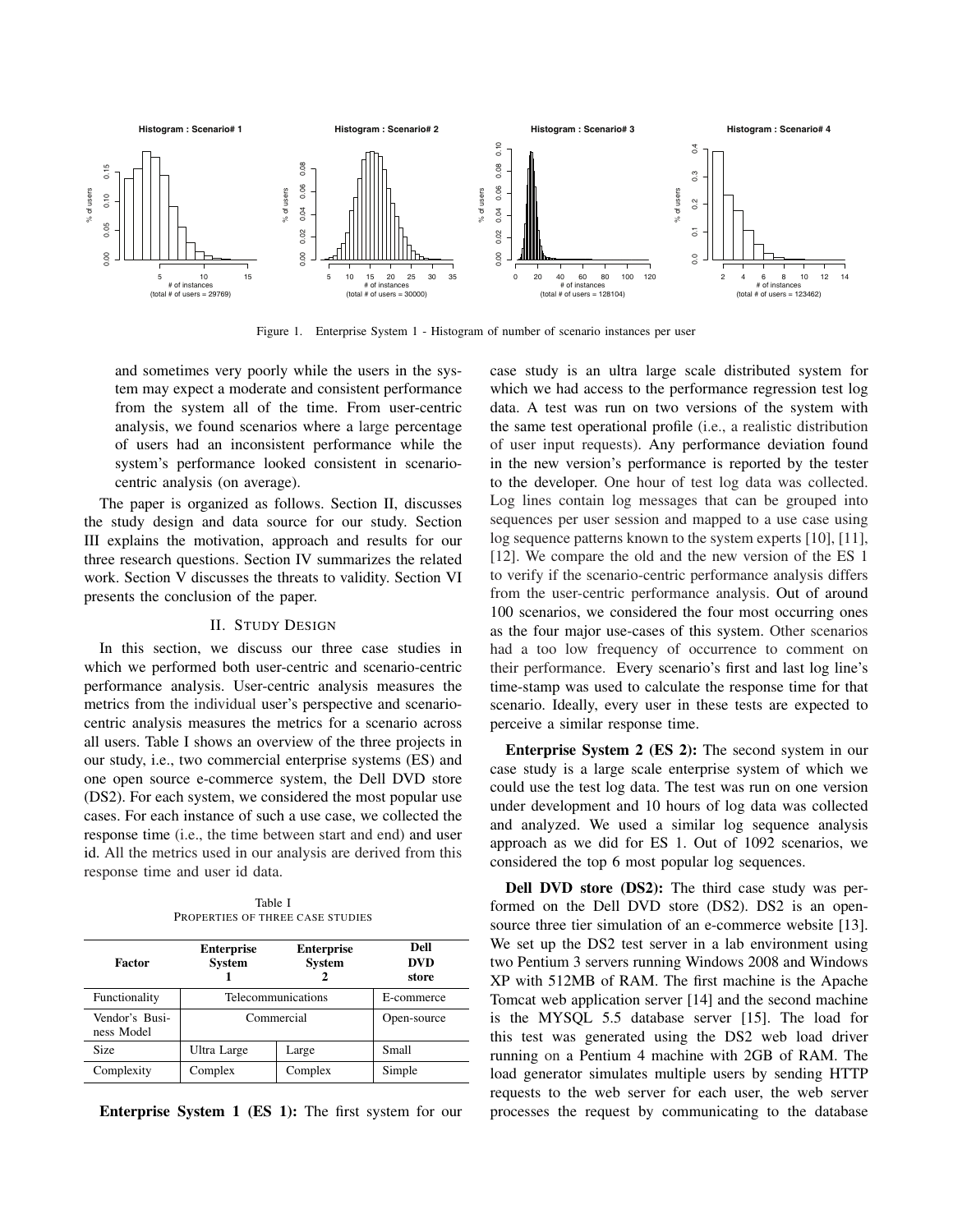server, then replies to the user (load generator) again.

We ran the test for more than 11 hours and monitored the server resource utilization logs to identify the initialization period of the system. We removed the initial 1 hour log data to remove the system initialization performance from our study and concentrated on the normal operation of the system. Details of the Dell DVD store (DS2) load generator configuration can be found in our replication package online [16]. We instrumented the DS2 driver program that generates the load to the web application to create log files containing one line for each user's HTTP request+reply (i.e., for each instance of every use case scenario). As a simple ecommerce system, DS2 has four scenarios: Create new user, Login to the system, Browse products and Purchase. As the scenario 'Create new user' occurred only once for each user, we dropped it from our study.

In total, our study contains 4 use-case scenarios from ES 1 (2 versions), 6 use-case scenarios from ES 2 and 3 use-case scenarios from the Dell DVD store e-commerce system.

### III. CASE STUDY RESULTS

For each question, we present the motivation behind the research question, the approach and a discussion comparing the results of the user-centric approach with those of the scenario-centric approach for analysis.

### *A. How does the user-centric performance experience differ from the scenario-centric one?*

Motivation: A user's initial experience to the system (i.e., the experience of the first few operations performed by a user) is very important to the user's confidence in the system's performance and to keep him using the system. In a competitive market, bad experience of usage may cause the user to ask for a refund, look for another new service provider, repeatedly call to system support lines or ask for technical support.

A user's overall experience (i.e., the experience across all operations by a user during our test analysis time frame) explains whether the initial experience was representative for the full experience. For example, if there are some users who have a persistent problem in their network or system configuration, they will always perceive a bad experience. In case of a relatively small number of such unlucky users, the scenario-centric analysis of the system's performance may miss such information, although the performance problem of those users can be important. A good run from scenariocentric perspective may actually be a bad run from the usercentric perspective.

Approach: a) For the initial experience, we considered the response time for the first "n" instances of a scenario for each user. The idea behind a metric for initial experience is to see how many users had a bad experience initially. In this paper, we measure bad experience or bad instance of a

Table II ENTERPRISE SYSTEM 1 - SCENARIO-CENTRIC COMPARISON OF PERFORMANCE

| Scenario #   |                    | Old    | <b>New</b> |
|--------------|--------------------|--------|------------|
|              | Mean               | 227.34 | 226.1      |
| 1            | Median             | 204    | 203        |
|              | % of bad instances | 12.65  | 11.32      |
|              | Mean               | 410.62 | 425.89     |
| $\mathbf{2}$ | Median             | 406    | 406        |
|              | % of bad instances | 16.48  | 0.21       |
|              | Mean               | 44.82  | 42.25      |
| 3            | Median             | 46     | 32         |
|              | % of bad instances | 7.19   | 0.37       |
|              | Mean               | 8.24   | 7.14       |
| 4            | Median             | 0      | 0          |
|              | % of bad instances | 5.03   | 4.64       |

| Table III                                        |
|--------------------------------------------------|
| DS2 - scenario-centric Comparison of performance |

| Scenario #    | Mean    | Median  | % of bad instances |
|---------------|---------|---------|--------------------|
| Login         | 545.31  | 531.25  | 13.11              |
| <b>Browse</b> | 517.05  | 515.63  | 12.87              |
| Purchase      | 6062.84 | 5984.38 | 20.8               |

scenario as an instance with the following delay or response time criteria:

 $delay \rightarrow median(scenario) +$ standard deviation(scenario)

This threshold uses the median and standard deviation of response time for each scenario.

Out of the "n" initial instances, we measured the percentage of bad instances. We choose the value of "n" to be the maximum of the 10th percentile and 5. For example, in Figure 1, we can see the histogram of the total number of instances of a user for each scenario in ES 1. For scenario 1 and 4, the 10th percentile was 1 and using only the first instance to measure the initial experience would give us only two levels of initial experience, either 0% or 100%. Hence, for these two scenarios, we considered the first 5 instances to measure the initial experience and for scenarios 2 and 3, we considered the first 7 instances (as the 10th percentile value was 7). In ES 2, we considered  $n=11,11,9,5,5,5$  for six scenarios and in DS2, n=5,7,5 for the 3 scenarios.

b) For the user-centric performance measure of overall experience, "n"' represents all instances for a user during the whole period of analysis. For example, if a user had 35 instances during one hour of analysis, we identified the number of bad instances in these 35 instances using the same threshold  $delay > median(scenario) +$ standard deviation(scenario), then calculated the percentage of bad instances of that user.

c) For the scenario-centric performance analysis, we do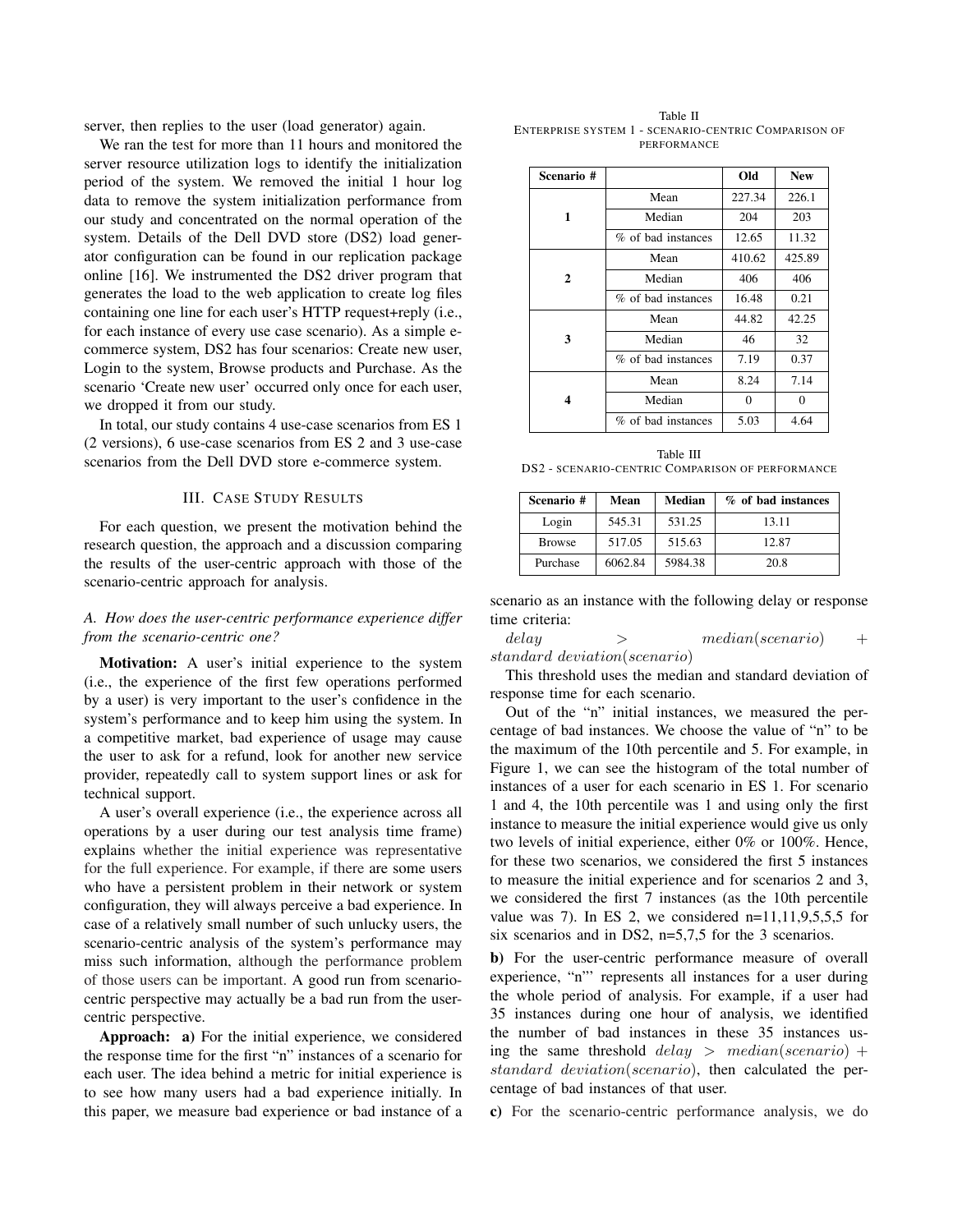

Figure 2. Enterprise System 1 - Cumulative Density Plot of user Overall Experience in % of bad instance

not need to define "n", since performance trend curves (discussed in subsection III-B) over time can show the scenario-centric initial performance.

d) For the overall scenario-centric performance measure of a scenario, we considered the mean, median and density of the response time, as well as the percentage of bad instances across all users. For example, if a scenario had 50 users and they had 500 instances of a scenario during one hour of analysis, we calculated the mean, median and standard deviation of these 500 instances across all users. The mean value gives us the average across all observation data including outliers, while the median quantifies the central point of the dataset, neutralizing the outliers. We graphically compare the distribution of response time with kernel density plots (regular and cumulative).

With median and standard deviation values, we used the same threshold  $delay \rightarrow median(scenario) +$ standard deviation(scenario) to define a bad instance. Finally, we measured the scenario-centric % of bad instances in each scenario (shown in Table II for ES 1 and in Table III for DS2). For scenario-centric comparison of mean response time values between old and new ES1 version, we also used Welch's statistical t-test to check whether that the mean difference is statistically significant.

Findings - Enterprise System 1: User-centric performance analysis is showing users with serious performance problems while the aggregated scenario-centric performance metrics (mean, median) are reporting no performance problems. The user-centric performance analysis showed major performance improvements for 2 (out of 4) use case scenarios while the scenario-centric analysis showed major performance improvements for 1 use case scenario.

Figure 2 shows the visible difference (between old and new version) in cumulative density plot of the user-specific response time for enterprise system. We are not showing here the initial experience curve for the users as it is similar to Figure 2.

In scenario #2, using median values (scenario-centric, across all users) we find that most of the instances in both versions had the same response time of 406 units indicating no performance deviation between these two versions. Using mean values, we find approximately 3.72% performance degradation (statistically significant) on average in the newer version, while from user-centric analysis, (Figure 2) we found that the newer version of the system performs better than the older version. We found that more than 90% of the users using the older system had at least 1 bad instance (% of bad instances  $> 0$  in Figure 2), while less than 5% users had such bad experience in the new system.

In scenario #3, we can see from Table II that on average and for most of the instances (median), the newer version had a better overall performance (5.73% better on average, statistically significant and 30.43% using median). The userspecific overall experience curve for this scenario also confirms that performance improvement (Figure 2).

Scenario-centric analysis (shown in Table II) shows that, depending on the scenario, the difference between the old and new version was within the range of 0.39% to 16.27%.

Findings - Enterprise System 2: In ES 2, user-centric analysis in 5 (out of 6) scenarios showed that 50% of the users in each scenario had a bad performance in at least 20% of their instances, while the scenario-centric analysis showed 2.09% to 18.35% bad instances across all users. Different perspectives of the system performance are shown by these two approaches. We are not showing the data and curves for ES 2 as these looked similar to the ones shown for ES 1.

Findings - DS2: In DS2, a user-centric analysis for the 3 (out of 3) scenarios showed that 40% of the users in each scenario had a bad performance at least in 30% of their instances (Figure 3), while scenario-centric analysis shows 13.11% to 20.8% bad instances across all users (Table III). Having less than 20% bad instances on average may be acceptable for a scenario, but having 40% bad instances across 30% of the customers may be too high from a usercentric perspective.

Figure 3 shows the cumulative density function (CDF) plot of the user's overall experience (user-centric analysis result) and Table III shows the mean, median and % of bad instances across all users (scenario-centric analysis result) .

We can see that on average, a login or browse scenario in DS2 takes around 500 milliseconds or 0.5 seconds and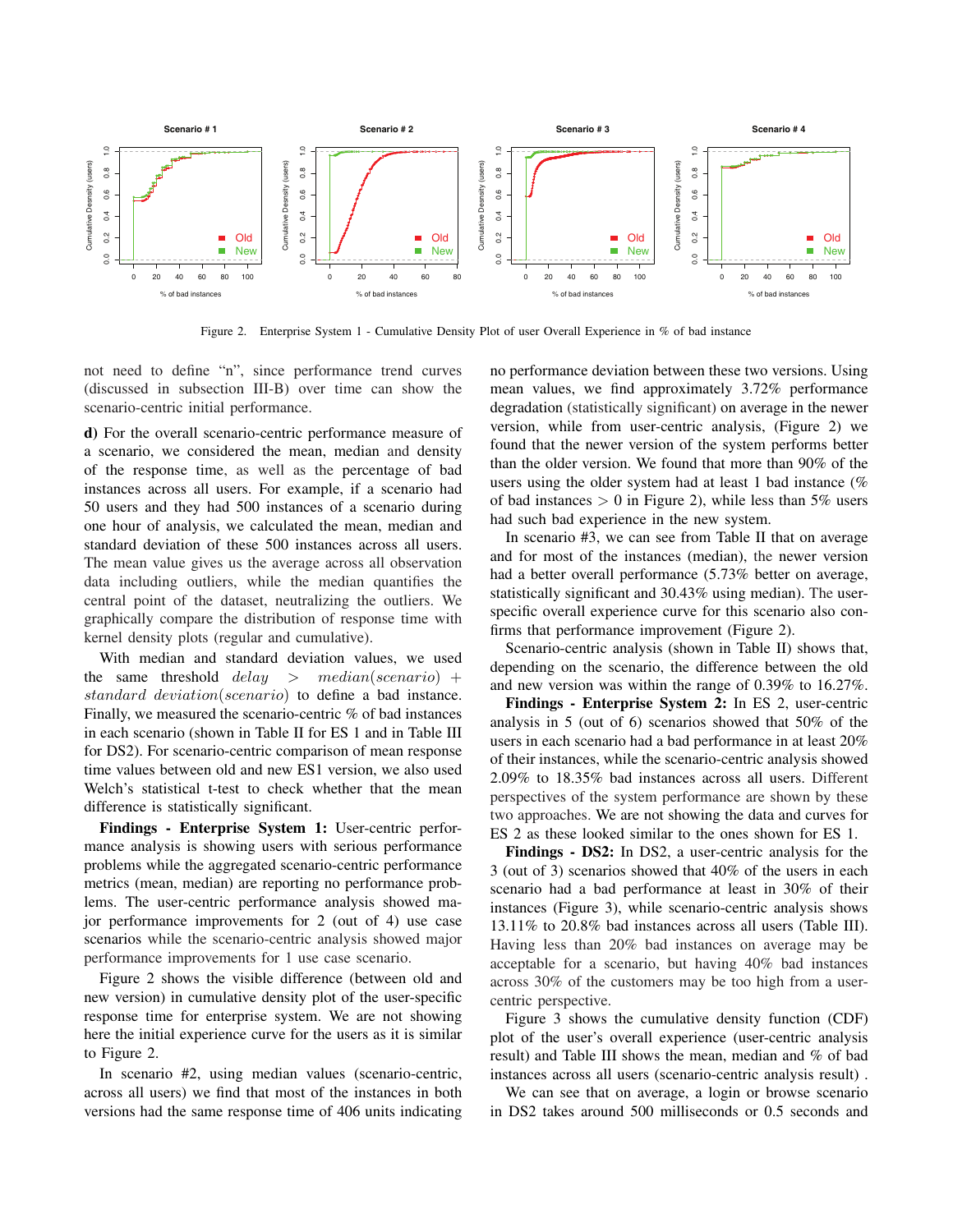

Figure 3. DS2-Cumulative Density Plot of user Overall Experience in % of bad instances

around 12-13% of instances had a response time higher than median + standard deviation. From a scenario-centric perspective, the performance may look good, but when we look at the user-centric view in Figure 3, we find that more than 80% of the users using DS2 had at least one performance deviation. Moreover, we found around 10% of the users with more than 30% of the requests having a performance deviation.

Response time (Table III) and CDF plot (Figure 3) of the purchase scenario show that on average across users, the response time was more than 6 seconds (which is surprisingly high) and similar to the login and browse scenarios, 50% of the users perceived a bad performance in more than 25% of their instances.

*User-centric performance analysis shows users with serious performance problems in 10 scenarios (out of 13) that would be invisible from the scenario-centric performance metrics.*

☛

 $\overline{\phantom{0}}$ 

*B. How does the user and scenario-centric performance evolve over time?*

Motivation: Progressive degradation of software performance is a common phenomenon called "software aging" [17]. The measurement, analysis and prediction of system resource usages, response time is done to counteract software aging [18]. Software system performance trends can show how the system's performance changes over time while the system is running. Typically, aggregated summaries of the data (e.g., per minute or week) are plotted over time for system performance analysis. Again, the user aspect is missing in such time trends. A software tester may be interested to know how system performance changes for an individual user with time. For example, it may be possible that in the beginning, the average response time for a user may be higher than later on (because of the initial registration process for each new user or due to cache not

being filled up yet), and the tester wants to investigate these. Moreover, it may be possible that from scenario-centric performance trends, a software's performance is steady over time (from mean or median in scenario-centric analysis), while from the user-centric view, as he/she uses the system more and more, the performance actually degrades. The scenario and user-centric perspective of experience over time may give different performance trends over time.

Approach: From the scenario-centric perspective, the time trend of a system's performance is measured by collecting the instance response time and plotting this response time over the instance start/end time. For example, for the duration of our test analysis period, we collected the response time and instance start time for each scenario instance in the system. In a period of 1 hour for ES 1 and 10 hours for ES 2 and DS2, we used "loess" (locally weighted scatter plot smoothing) [19] to get the time trend curve for the system's performance.

For the user-centric time trend, for each scenario, we consider the first instance of each user as the user's time 1, the second instance as time 2, and so on. At each time X, we calculate the mean and median of the response time of all Xth instances. Since in most of the scenarios, only a few users (usually less than 20) have the highest number of scenario instances (for example in Figure 1 for ES 1), we drop data points with less than 100 users in our plots.

Findings - Enterprise System 1: In ES 1, 2 scenarios (out of 4) showed a different time trend when we considered the time from the scenario-centric and user-centric perspectives. Both time trends showed useful information and one cannot be replaced by another.

Figure 4 shows the time trend of scenario-centric system performance and Figure 5 shows the user-centric performance trend. The scenario-centric trend for all scenarios shows that most of the time, the older version had a higher response time, although in the middle of the test run for scenario #1, the newer version had a very large response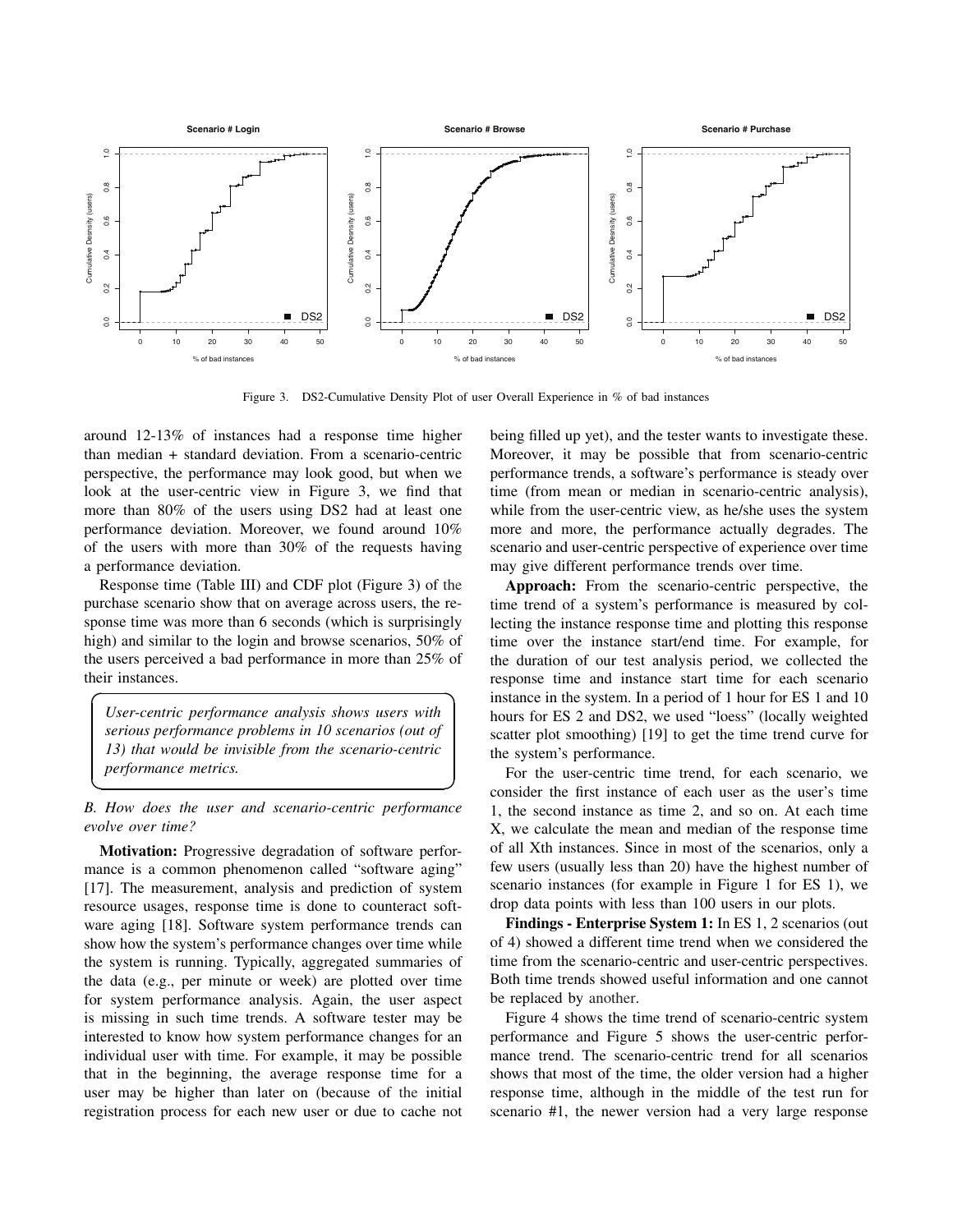

Figure 4. Enterprise System 1 - scenario-centric time trend of the system performance



Figure 5. Enterprise System 1 - Time trend showing the user-centric trend of system performance (After using LOWESS smoother)

Table IV NUMBER OF USERS AND SCENARIO INSTANCES IN EACH SCENARIO

| Scenario # in ES<br>1 (old version) | # of scenario instances | # of users |
|-------------------------------------|-------------------------|------------|
| 1                                   | 142,528                 | 29,769     |
| 2                                   | 498.838                 | 30,000     |
| 3                                   | 2,025,645               | 128,104    |
| 4                                   | 391.959                 | 123,462    |
| Scenario # in ES                    | # of scenario instances | # of users |
| 2                                   |                         |            |
| 1                                   | 8,387                   | 500        |
| 2                                   | 8,287                   | 500        |
| 3                                   | 7,051                   | 500        |
| 4                                   | 4,616                   | 500        |
| 5                                   | 4,310                   | 487        |
| 6                                   | 3.908                   | 500        |
| Scenario in DS2                     | # of scenario instances | # of users |
| Login                               | 138,318                 | 19,984     |
| <b>Browse</b>                       | 418,395                 | 21,385     |
| Purchase                            | 139,733                 | 21,384     |

peak. From the scenario-centric trend lines, we can identify the time periods during the test data analysis hour when the system performed poorly for each scenario and version.

From the user-centric performance trend lines, we can see that the older version had a higher response time (similar to the scenario-centric trend line), although we could not see any peak as we found in the scenario-centric trend lines of scenario #1.

Moreover, in scenario #3, in the user-centric view (Figure 5) , the users who are involved in more than 30 instances



Figure 6. DS2 - Scenario-centric (left) and user-centric (right) time trend of system performance for "browse" response time

(3,409 or 2.66% users), perceived a very bad performance (in comparison to the older version) for those instances after the 30th one. This information could not be observed in scenario-centric analysis.

In scenario #2, for the older version the performance got worse too for users over time, but in the newer version (in green) this problem seems to be fixed. Such a conclusion cannot be made from the scenario # 1 and # 4 curves (Figure 5) as the Y axis scale suggests that the fluctuation was very small in comparison to the median value.

Findings - Enterprise System 2: In ES 2, 5 scenarios (out of 6) showed a completely different time trend when we considered the time from the scenario and user perspective. However, user-centric and scenario-centric trends were complementary both showing useful trends for performance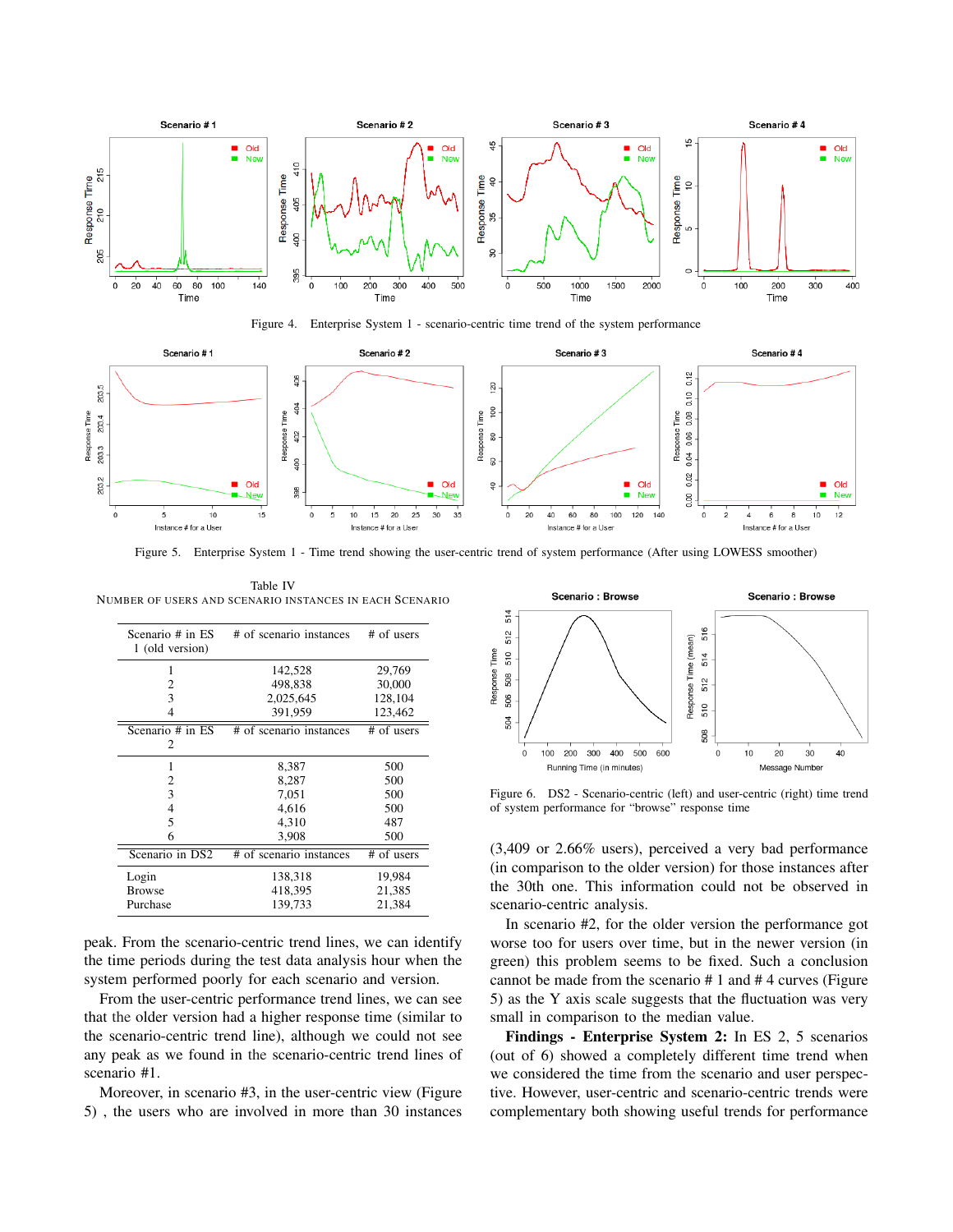analysis.

 $\overline{a}$ 

✝

Findings - DS2: In DS2, 1 scenario (out of 3) showed a different time trend when we considered the time from scenario-centric and user-centric perspective. Figure 6 shows how the DS2 performance for the browse scenario changes over time. From the scenario-centric trend curve, we can see that the response time increased first, then decreased in this six hour period, while from the user's perspective, we found that as a user browses the DVD store more, his performance to the system improves. The other two scenarios, login and purchase showed similar performance trends in both scenario-centric and user-centric analysis.

*The time trends drawn from the scenario and usercentric perspective show different aspects in 8 scenarios (out of 13) of our case study.*

☎

✆

### *C. How consistent are the user-centric and scenario-centric performance characteristics?*

Motivation: Performance consistency is an important factor for a user. A user using a system regularly with a slow response time may be used to that slow performance, but if the system performs sometimes very fast and sometimes very slowly, this would show to the user that a better experience is possible and he/she is likely to start demanding such level of services. On the other hand, there may be a case where consistent poor performance may be more expected than inconsistent poor performance. For example, a network service provider may have some users with specific Quality of Service (QoS) requirements that specify that the user needs a consistent but poor performance (relative to the system's performance capability). Preference of consistency is dependent on the system operator's and the user's performance expectation.

Figure 7 shows the simplest possible combination of performance and consistency. For overall experience, a user may have either Good (G) or Bad (B) experience while for performance consistency, a user may have either Consistent (C) or Inconsistent (I) performance. The first square, which represents the users with consistently good experience perceived from the system, is desired by everyone (user and system operator). If it is not possible to have most of the users in square #1, the system operator, depending on his preference, may prefer to have most of the users in one of the other three squares. Intuitively, it seems that any user in the third block (marked as 3), is the most unlucky one. Depending on the QoS offered to the user (if the QoS offered is a slow but steady performance), this can also be the desired performance by the system operator. Research in the field of marketing shows that there may be some rational users who may want to rationally choose a lower quality [20]. For example, some users may be interested in a cheaper service that may not give them the best overall

performance (i.e., response time), but still they would want this cheaper performance to be consistent. Such performance and consistency analysis (shown in Figure 7) can identify the users in each of these performance regions.

Approach: To measure the performance consistency over time (scenario-centric), we calculated the median and standard deviation of scenario instances in every one minute interval and plotted the median  $\pm$  standard deviation values in every such interval using "loess". For the performance consistency trend over user-perspective of time, we plotted the median  $\pm$  standard deviation values for the 1st, 2nd, 3rd, ... nth scenario instances across all users (similar to research question 2). Median  $\pm$  standard deviation plots create two lines forming the standard deviation band in which most of the scenario instance delay varies.

To measure the performance consistency, we used variance (which is the square of standard deviation). For scenario-centric variance, we calculated the standard deviation of all instances across all users. For user-centric variance, we calculated the variance of scenario instance response time for each user. To observe the relation between user-centric performance consistency and the user's overall performance experience as described in Figure 7, we plotted the scatter-plot of variance vs overall performance for each user (Figure 10). In the same plot, we added the scenariocentric variance values by using horizontal lines.

Findings - Enterprise System 1: Drawing the performance consistency trends from user perspective or using the overall performance vs consistency scatter plot and dividing it into four boxes, these approaches cannot replace the scenario-centric analysis approach, but can be helpful to better assess the performance of a software system.

Figure 8 shows the scenario-centric performance consistency trend of the system for scenario #2 and #3. We used green for the new version and red for the older version to show the area of standard deviation band. In scenario  $#2$ , we see that in the beginning (from X=0 to X=100) the newer version performed more inconsistently than the older version (green region of newer version showing beyond the overlapped region). In scenario #3, we see that the older version performed more inconsistently than the newer version. From the user-centric performance consistency trend in Figure 9, we see the inconsistent performance during initial scenario instances of the newer version. We are not showing in the paper the other two scenarios (#1 and #4) as they did not show any visibly significant difference between scenario-centric and user-centric performance consistency error bands. Both user-centric and scenario-centric consistency trends show useful information and the purpose of one cannot be achieved by the other one.

Figure 10 shows the variance and performance experience of each user as a single semi-transparent dot. In this Figure, darker (green or red) dots and dotted regions corresponding to over-plotting of several semi-transparent dots represent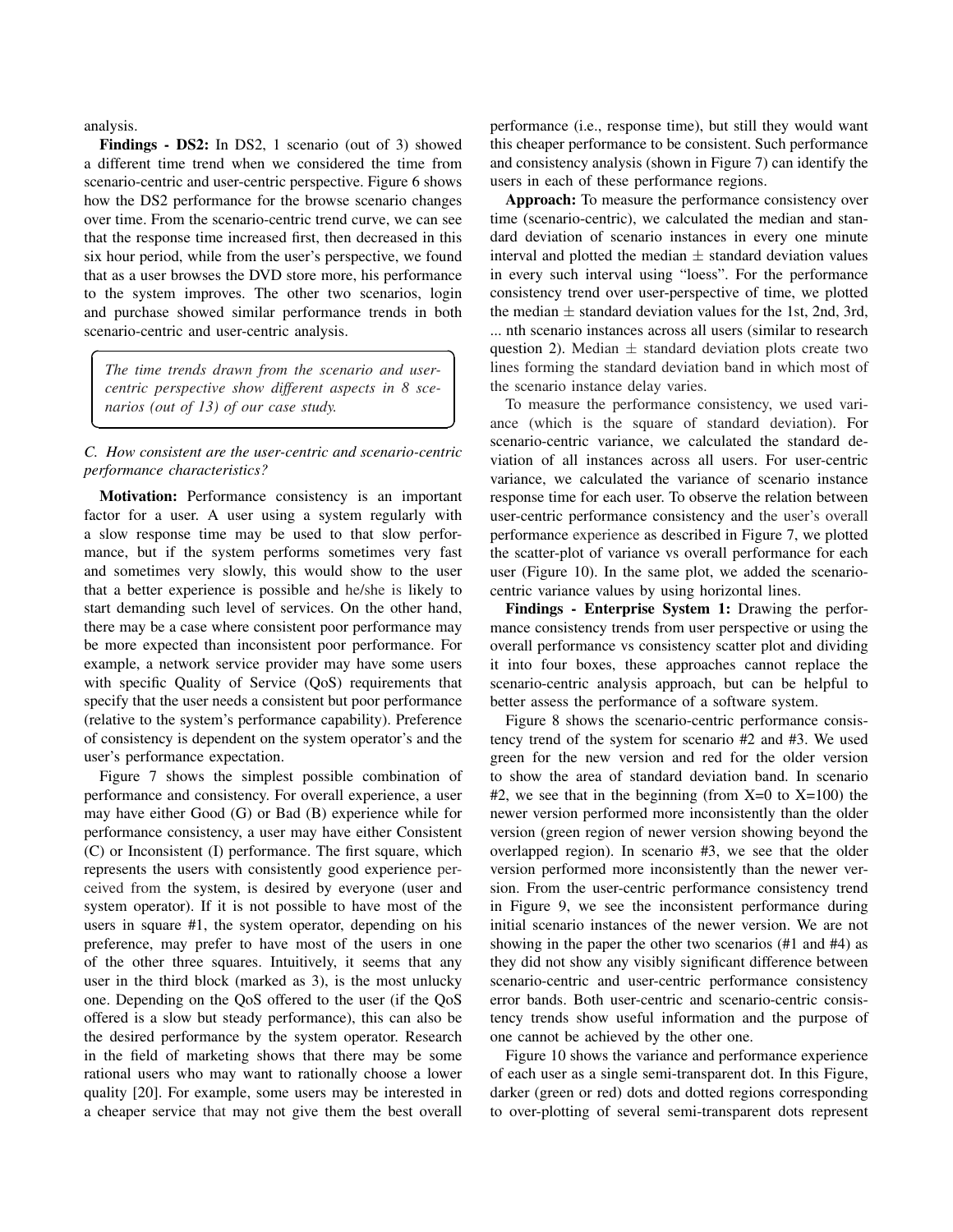

Figure 7. Four options to choose between performance and consistency



Figure 8. Enterprise System 1 - Scenario-centric performance consistency - showing the error band after using LOWESS smoother

the existence of many users in that region. Clearly visible scattered green dots with higher values of variance in scenario #2 and #3 show many users in the newer version with performance inconsistencies. Moreover, most of the green dots (new version) to the left of the plot indicate the lower % of bad instances experienced by the users in the new version.

Depending on the threshold set by the system operator to define good/bad performance and consistent/inconsistent performance, each plot in Figure 10 can be divided and mapped into the four regions as shown in Figure 7. For example, in scenario #2, most of the green dots along the Y axis indicate that most of the users in the newer version are either in square #1 or #4 (most of them had a good experience depending on the threshold). In scenario #3, most of the users using both versions were in either region #1 or #2 (most of them had a consistent experience depending on the threshold).

Findings - Enterprise System 2: The scenario-centric and user-centric time trend of performance inconsistency did not show any difference for ES2. 6 scenarios (out of 6) had a similar error band curve from the scenario and user-centric perspective. More investigation by variance vs % of bad instances showed that most of the users had a consistent performance, although they were scattered into



Figure 9. Enterprise System 1 - User-centric performance consistency showing the error band after using LOWESS smoother



Figure 10. Enterprise System 1 - User's Experience Variance vs Overall Experience scatter plot

different levels of performance experience (scattered along X axis).

Findings - DS2: The scenario-centric consistency plot for DS2, similar to Figure 8, showed us that the DS2 overall performance variance was consistent over time (two almost straight and parallel lines formed by median  $\pm$  standard deviation lines). The user-centric performance consistency plot also showed a similar curve.

However, user-centric analysis of performance variance vs experience (% of bad scenario instance) in Figure 11 shows that for the login and browsing scenarios, the users faced less performance variance than for purchasing (relatively high Y axis value of variance in the purchase scenario than login and browse scenario ). In the purchase scenario, a straight dark line along the Y axis represents a large number of users with good but inconsistent performance experience (region #2 in Figure 7).

*User-centric analysis showed us performance consistency trends that offered a complementary useful and different view from scenario-centric performance consistency trends.*

☛

 $\searrow$ 

## IV. RELATED WORK

We discuss related work in the areas of software engineering and user-centric analysis. A user oriented approach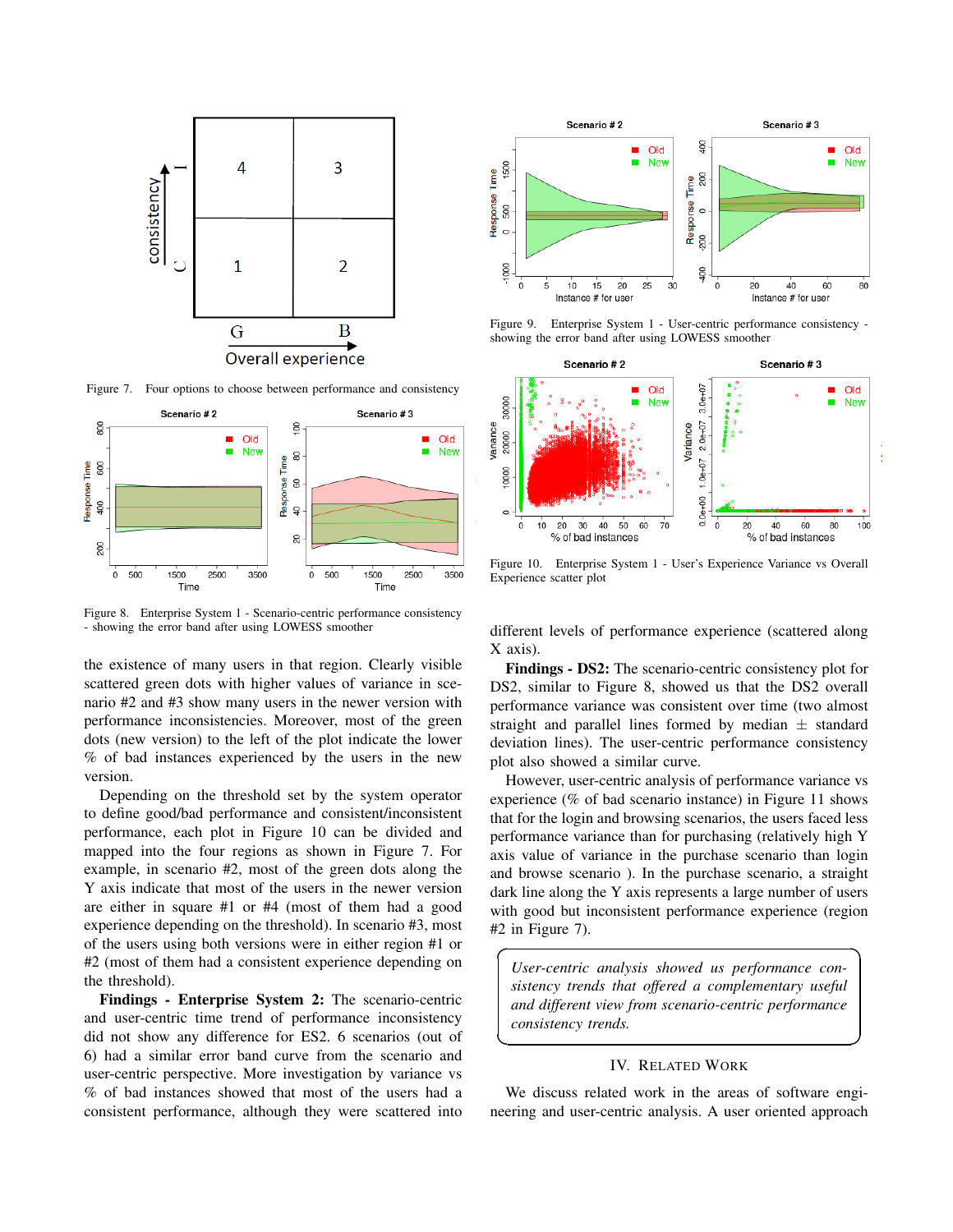

Figure 11. DS2 - User's Performance Experience Variance vs Overall Performance Experience scatter plot

has been considered before for different characteristics of software quality. In the field of software reliability modeling, Cheung described the software reliability from the point of view of a user [21] as "the probability that the program will give the desired output with a typical set of input data from that user environment". He showed that the reliability model can be formulated depending on the user profile (frequency distribution of the use of different features in the system) .

User-centric analysis has also been considered in the field of usability analysis. Terry et al. used end-user oriented analysis on instrumented software to analyze the real-world practices of the users of that software [4]. They collected and analyzed different types of usage data to measure the usability of a software system. Calongne worked on web site and other usability goals [5]. One of those goals for a designer is "high task performance", i.e., the quantifiable speed in which the web page should load and display the requested information given a particular system hardware and software configuration.

The ISO 9126 standard for software product quality has six characteristics that describe product quality [22]. "Efficiency" is the closest characteristic to the definition of performance [9]. This standard describes three set of metrics for software efficiency evaluation, time behavior metrics, resource utilization metrics and efficiency compliance metrics. ISO 9126 also mentions the view of software quality from three perspectives, user, developer and manager. Our empirical study results show the importance of considering the user's perspective along with the other two perspectives for the analysis of these performance related metrics.

Chulani et al. derived a software quality view from customer satisfaction and service data to obtain a better understanding of customer view of software quality [7]. Mockus et al. worked on finding the predictors of customerperceived software quality [1]. From their study, they identified the factors like software defect reports, requests for assistance and field technician dispatches as the predictor of customer perceived quality for a large telecommunications software system. Mockus et al. also worked on relating the customer-perceived quality to process quality [8]. They developed and evaluated a practical measure of customer perceived quality based on the probability that a customer will observe a problem. The measure is calculated from software problem tracking and customer support systems data. Our analysis shows the importance of such usercentric analysis for software performance, which is a subcharacteristic of software quality.

Gould et al. theoretically and empirically recommended three principles of system design that should be followed to design a useful and easy to use software system [6]. The three recommended principles were, to focus on users and task early in the development process, empirical measurement, and iterative design. They also emphasized on the designers understanding about the users of the system by studying the users directly (by studying their cognitive, behavioral characteristic) or in part (by studying the nature of the work expected to be accomplished). Their research emphasizes on considering the user's perspective from early stages of development life cycle.

### V. THREATS TO VALIDITY

Our study was done on three software systems of different scale (ultra large, large and small) and different type (opensource and commercial). To generalize our user-centric performance analysis results, more projects from different software domains should be studied.

This study is based on virtual users that are simulated by software load generators. Although no real users were involved in this study, the load generators used in test environments follow realistic loads, typically sampled from real users.

We used median  $\pm$  standard deviation (1 standard deviation) threshold to define a scenario instance response time to be affected by bad performance. Depending on the performance criteria of the system used, this threshold